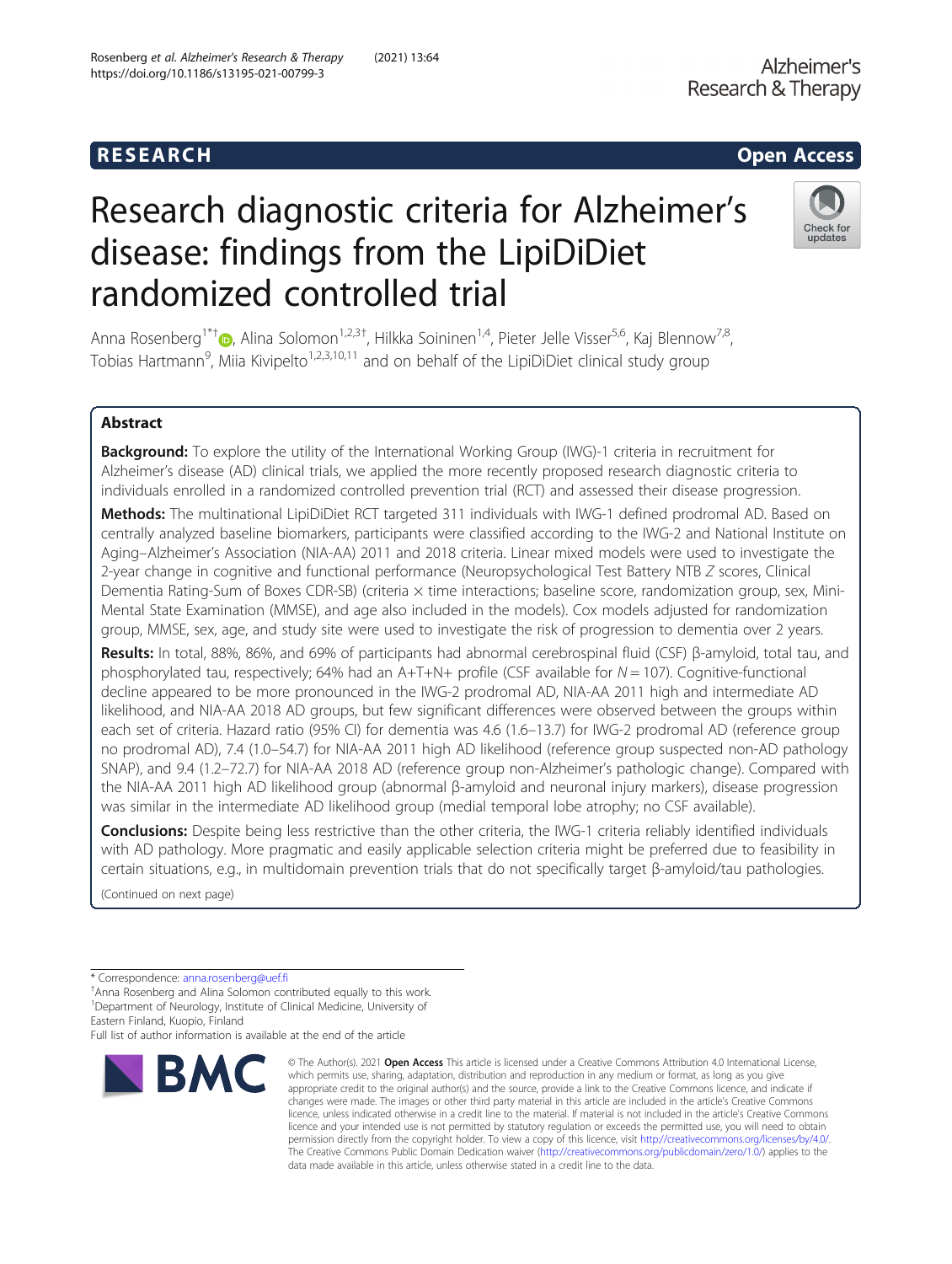(Continued from previous page)

Trial registration: Netherlands Trial Register, [NL1620](https://www.trialregister.nl/trial/1620). Registered on 9 March 2009

Keywords: Alzheimer's disease, Prodromal Alzheimer's disease, Randomized controlled trial, Prevention, Disease progression, Research criteria, Early diagnosis, Biomarkers, Cerebrospinal fluid

# Background

To decelerate cognitive decline and delay dementia onset in Alzheimer's disease (AD), preventive interventions may need to target high-risk individuals early in the disease course. Several research diagnostic criteria relying on biomarker evidence for β-amyloid  $(Aβ)$  and neuronal injury have been proposed to identify such individuals for randomized controlled trials (RCTs) [\[1](#page-9-0)–[7\]](#page-10-0). Compared to biomarker-positive individuals, more heterogeneous groups of individuals and those without confirmed AD pathology may have a lower likelihood of cognitive decline [[8\]](#page-10-0). A lower than expected decline in the placebo group combined with a lower than expected effect in the intervention group could mask beneficial treatment effects in RCTs. Indeed, past RCT failures might partly be attributable to suboptimal participant selection [[9,](#page-10-0) [10](#page-10-0)].

The International Working Group (IWG)-1 research criteria for AD [[1\]](#page-9-0) attribute equal weight to all biomarkers, whereas the newer criteria emphasize  $\text{A}\beta$  [\[3](#page-9-0)–[7\]](#page-10-0). Most ongoing prodromal AD RCTs also require Aβ positivity [[11](#page-10-0)]. Biomarker-focused selection criteria and their impact on trial design have been investigated in simulation studies [[11](#page-10-0)–[16\]](#page-10-0), but little is known about the operationalization of these criteria in real-life RCTs. Given that the more recently proposed criteria require comprehensive biomarker assessments, it is also relevant to study the potential utility of IWG-1 and other more easily applicable criteria in the recruitment for prevention RCTs. The multinational Lipi-DiDiet RCT, which investigated the effects of medical food on cognition in prodromal AD, was one of the first RCTs using the IWG-1 criteria in participant selection [[17](#page-10-0)]. To understand whether these criteria can be successfully applied to identify individuals with AD biomarker profiles, we investigated LipiDiDiet participants' baseline biomarker profiles and classified them according to all other currently available research criteria: the IWG-2, National Institute on Aging–Alzheimer's Association (NIA-AA) 2011, and NIA-AA 2018 criteria. Furthermore, to understand the impact of biomarker profile on disease progression, we assessed the 2-year change in cognitive and functional performance as well as progression to dementia in the groups within each set of criteria.

# Methods

# Trial design and participants

LipiDiDiet is a double-blind proof-of-concept RCT conducted at 11 sites in Finland, Sweden, Germany, and the Netherlands [\[17\]](#page-10-0). The 2-year core trial, completed in 2015, was followed by up to four 1-year double-blind extension studies. LipiDiDiet included 311 individuals aged 55–85 years, recruited mainly from memory clinics. For eligibility, participants were required to meet the IWG-1 criteria for prodromal AD [\[1](#page-9-0)], i.e., have an underlying AD pathology and mild episodic memory impairment, defined in LipiDiDiet as a performance below one standard deviation in at least two cognitive tests (at least one memory test). The following cognitive screening tests were used: Free and Cued Selective reminding test, free and delayed recall, Wechsler Memory Scale-revised (WMS-r) story, delayed recall, WMS-r delayed recall of figures, Trail Making Tests A and B, symbol digit substitution test, and category fluency test. Sufficient evidence for AD pathology was defined as abnormality in at least one of the following biomarkers: cerebrospinal fluid (CSF) Aβ (Aβ42 and/or Aβ42/40 ratio), CSF total tau (ttau), CSF phosphorylated tau (p-tau), fluoro-deoxyglucose-positron emission tomography (FDG-PET), or medial temporal lobe atrophy (MTA) on magnetic resonance imaging (MRI). Due to feasibility, MTA was often the primary biomarker used to assess eligibility in LipiDiDiet.

Exclusion criteria were dementia diagnosis or substantial cognitive impairment (Mini-Mental State Examination (MMSE) < 24 or < 20 if  $\leq 6$  years of education), cholinesterase inhibitor or memantine use, neuroimaging abnormalities (stroke, intracranial bleeding, mass lesion, normal pressure hydrocephalus), and conditions potentially interfering with participation (e.g., alcohol/ drug abuse). Individuals taking omega-3 products or vitamin B6, B12, C, E, or folic acid  $(>200\%$  of the recommended daily intake) were also excluded due to the nature of the intervention.

LipiDiDiet is registered at Netherlands Trial Register (identifier NL1620). Ethical approval was granted by local ethics committees, and written informed consent was obtained from all participants and study partners prior to enrollment.

#### Trial protocol

Participants were randomized in a 1:1 ratio to the intervention and control groups. The intervention group consumed once a day a 125-ml medical food drink (Souvenaid®) containing the multinutrient Fortasyn Connect™ (Nutricia; Zoetermeer, the Netherlands). Fortasyn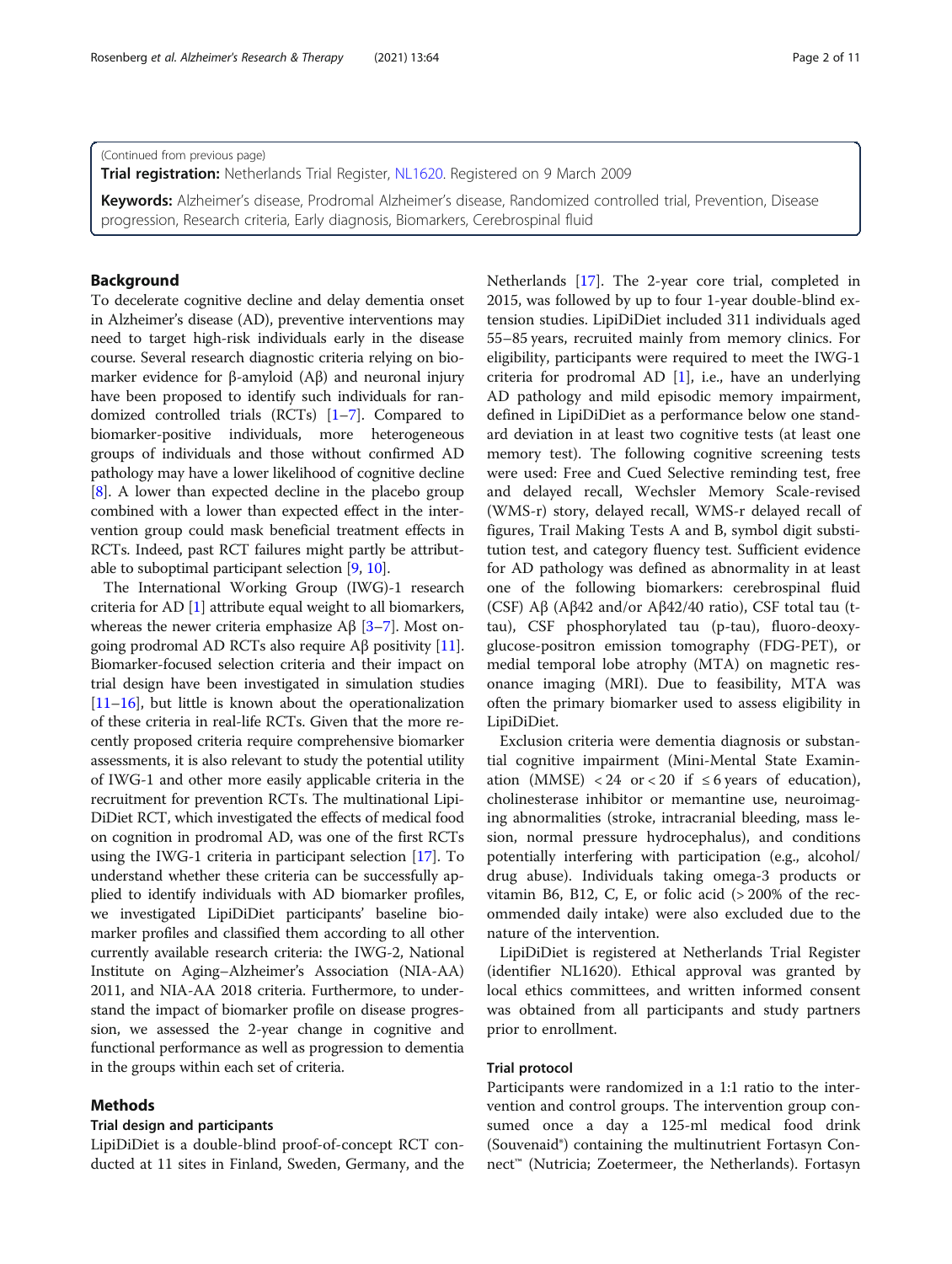Connect™ consists of a combination of nutrients which AD patients might be deficient in [[18\]](#page-10-0), including omega-3 fatty acids, vitamins, folic acid, phospholipids, and antioxidants. In short-term RCTs in mild AD, this multinutrient showed beneficial effects on cognitive performance and brain functional connectivity [\[19](#page-10-0), [20](#page-10-0)]. The control group consumed once a day an iso-caloric placebo product similar in appearance, flavor, and composition, but without the multinutrient. The participants, clinical team, and outcome evaluators were blinded to group assignment. Main study parameters and outcomes were assessed at baseline, 6, 12, and 24 months. For motivation and compliance, additional visits with the study nurse or physician were organized at 3, 9, and 18 months, and phone calls were conducted monthly for the first 6 months and every 2 months after that. Protocol details are described elsewhere [[17\]](#page-10-0).

#### Cognitive outcomes and progression to dementia

The primary trial outcome was change in cognitive performance measured with a Neuropsychological Test Battery (NTB) composite Z score including five tests: Consortium to Establish a Registry for Alzheimer's Disease (CERAD) 10-word list learning, delayed recall, and recognition, category fluency test, and letter digit substitution test. Secondary cognitive outcomes included the domain-specific Z scores for memory (three tests; CERAD 10-word list learning, delayed recall, and recognition) and executive functioning (four tests; category fluency test, letter digit substitution test, concept shifting test condition C, and WMS-r digit span), as well as the NTB total Z score. The total score was based on 16 tests (the above-mentioned tests and additionally WMS-r logical verbal memory, immediate and delayed recall, WMS-r visual paired associates, immediate and delayed recall, 30-item Boston Naming Test, CERAD constructional praxis, copy and recall, and concept shifting test conditions A and B). Test scores were calculated as standardized Z scores with higher scores demonstrating better performance. Cognition was assessed by study psychologists at baseline, 6, 12, and 24 months.

Other secondary outcomes, including the Clinical Dementia Rating-Sum of Boxes (CDR-SB) score reflecting global cognitive-functional performance, were assessed at baseline, 12, and 24 months. Dementia and AD were diagnosed using the Diagnostic and Statistical Manual of Mental Disorders 4th edition (DSM-IV) [[21](#page-10-0)] and the National Institute of Neurological and Communicative Disorders and Stroke–Alzheimer's Disease and Related Disorders Association (NINCDS-ADRDA) criteria [\[22](#page-10-0)].

# Biomarker assessments

A harmonized and optimized protocol for CSF sampling was followed at all sites. Lumbar puncture was

performed in the morning and 10 ml CSF was tapped by gravity drip. Samples were centrifuged (2000g, 10 min, + 4 °C), aliquoted in polypropylene tubes, and stored at − 70–80 °C for centralized analysis. Samples were first analyzed locally or sent for central laboratory analysis to assess eligibility at screening (pre-specified cut-offs for abnormality adjusted if necessary). For the evaluation of biomarker profiles and research diagnostic criteria, all samples, including those originally obtained for local analysis only, were analyzed or re-analyzed centrally in the Clinical Neurochemistry Laboratory at Sahlgrenska University Hospital, Mölndal, Sweden. Samples were handled by board-certified laboratory technicians and analyzed simultaneously using the same reagent batch, adhering to strict procedures for run acceptance and quality control procedures. Aβ40 and Aβ42 concentrations were measured using the MSD Abeta Triplex (Meso Scale Discovery, Rockville, Maryland) and the Aβ42/40 ratio was calculated as  $(A\beta 42/A\beta 40) \times 10$ . Ttau and p-tau were measured using INNOTEST sandwich ELISAs (Fujirebio, Ghent, Belgium). The following cut-offs for CSF abnormality were applied in the LipiDi-Diet central analysis and in the present study: Aβ42 < 450 pg/ml; Aβ42/40 ratio < 1; t-tau > 350 pg/ml; p-tau > 60 pg/ml.

At each study site, structural MRI was performed according to local scanning protocols. To assess MTA, coronal reconstructions of 3D T1-weighted scans were visually rated according to the Scheltens scale ranging from 0 (no atrophy) to 4 (severe atrophy). The right and left hemispheres were rated separately, and the sum was calculated. Scans were assessed locally to determine eligibility at screening. For the present study, results of the centralized analysis were used to assess biomarker profiles. Central analysis was conducted at the VU University Medical Center in Amsterdam, the Netherlands. MTA was defined as a score of  $\geq 1$ .

Classification according to the research diagnostic criteria In the present study, all participants (both the intervention and control group participants) with centrally analyzed baseline biomarkers (CSF and/or MTA;  $N = 287$ ) were classified according to the A/T/N biomarker scheme [[23](#page-10-0)] and the IWG-2 [\[5](#page-9-0)], NIA-AA 2011 [\[3\]](#page-9-0), and NIA-AA 2018 [[7\]](#page-10-0) research diagnostic criteria (Table [1](#page-3-0)). Biomarkers considered in the classification were MTA (imaging marker for neuronal injury) and CSF biomarkers reflecting Aβ deposition (Aβ42, Aβ42/40 ratio) and neuronal injury (p-tau, t-tau). Aβ or tau positron emission tomography (PET) scans were not performed in LipiDiDiet.

Participants were considered to have prodromal AD (IWG-2) if they had abnormal Aβ and at least one abnormal CSF neuronal injury marker. High AD likelihood (NIA-AA 2011) was defined as abnormal Aβ and at least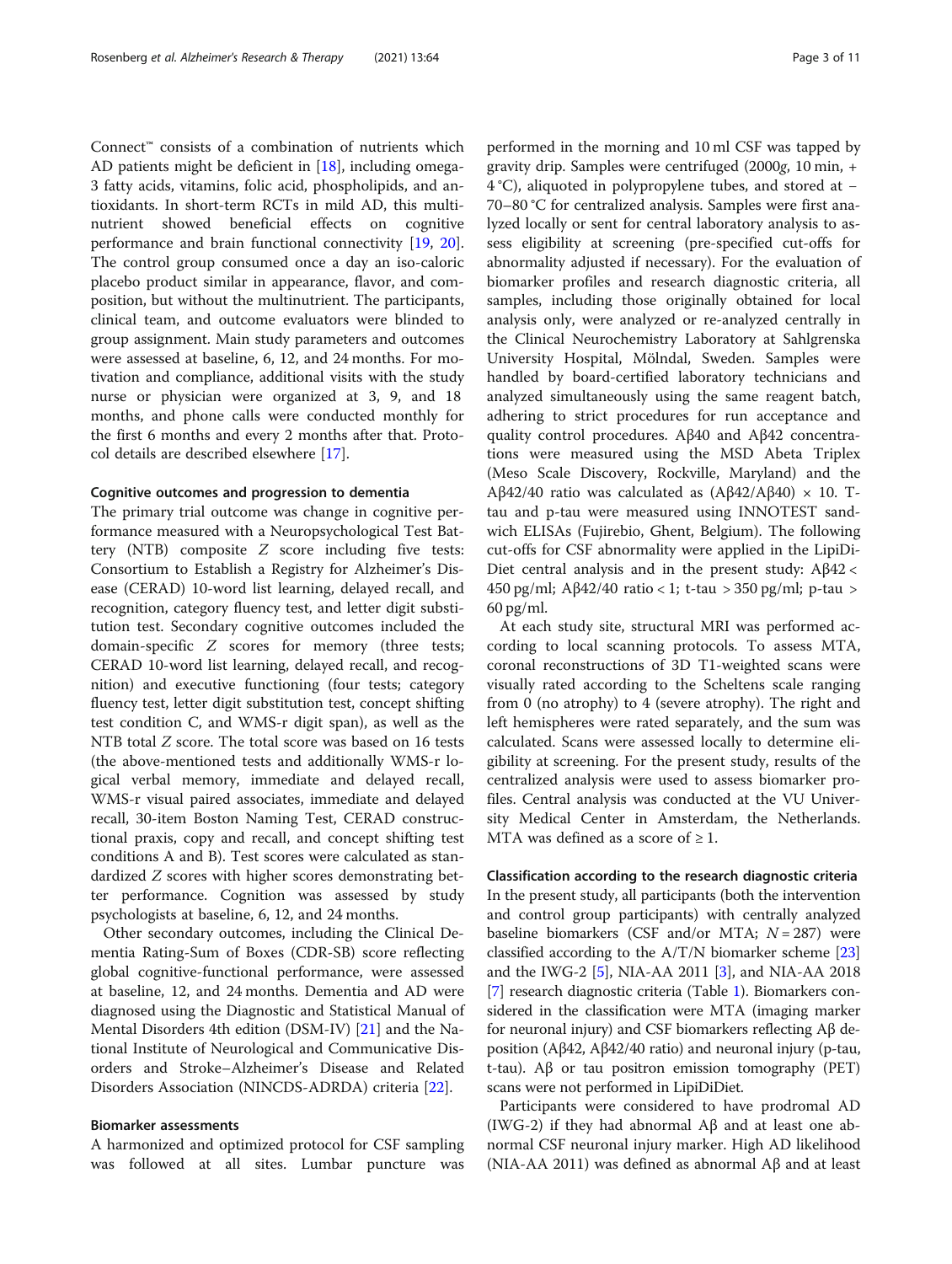<span id="page-3-0"></span>Table 1 Biomarker profiles and classification according to the research diagnostic criteria for AD

| Criteria                                                                            | <b>Biomarker profile</b>                                                                  |
|-------------------------------------------------------------------------------------|-------------------------------------------------------------------------------------------|
| IWG-1-trial eligibility criteria                                                    |                                                                                           |
| No prodromal AD                                                                     | Normal CSF Aβ, t-tau, p-tau, MTA, FDG-PET                                                 |
| Prodromal AD                                                                        | Abnormal CSF Aβ, t-tau, p-tau, MTA, and/or FDG-PET                                        |
| $IWG-2$                                                                             |                                                                                           |
| No prodromal AD                                                                     | Normal CSF $\mathsf{A}\mathsf{B}$ + normal/abnormal CSF t-tau, p-tau, MTA                 |
| Prodromal AD                                                                        | Abnormal CSF $AB + abnormal CSF$ t-tau and/or p-tau                                       |
| <b>NIA-AA 2011</b>                                                                  |                                                                                           |
| Low AD likelihood                                                                   | Normal CSF $A\beta$ + normal CSF t-tau, p-tau, and MTA                                    |
| Isolate amyloid pathology                                                           | Abnormal CSF $\overline{AB}$ + normal CSF t-tau, p-tau, and MTA                           |
| Suspected non-AD pathology (SNAP)                                                   | Normal CSF $AB + abnormal CSF$ t-tau, p-tau, and/or MTA                                   |
| High AD likelihood                                                                  | Abnormal CSF $AB + abnormal CSF$ t-tau, p-tau, and/or MTA                                 |
| Intermediate AD likelihood                                                          | CSF biomarkers not available, abnormal MTA                                                |
| Inconclusive/uninformative                                                          | CSF biomarkers not available, normal MTA                                                  |
| <b>NIA-AA 2018</b>                                                                  |                                                                                           |
| Normal AD biomarkers (A-T-N-)                                                       | Normal CSF $A\beta$ + normal CSF t-tau, p-tau, and MTA                                    |
| Alzheimer's pathologic change (A+T-N-)                                              | Abnormal CSF $\mathsf{A}\mathsf{B}$ + normal CSF t-tau, p-tau, and MTA                    |
| Non-Alzheimer's pathologic change (A-T+N±, A-T-N+)                                  | Normal CSF $\mathsf{AB}$ + abnormal CSF p-tau, t-tau, and/or MTA                          |
| Alzheimer's and concomitant suspected non-Alzheimer's<br>pathologic change (A+T-N+) | Abnormal CSF $\mathsf{A}\mathsf{B}$ + normal CSF p-tau + abnormal CSF t-tau<br>and/or MTA |
| $AD(A+T+N\pm)$                                                                      | Abnormal CSF $A\beta$ + abnormal CSF p-tau + normal/abnormal<br>CSF t-tau and/or MTA      |

Abnormal CSF Aβ defined as Aβ42 < 450 pg/ml and/or Aβ42/40 × 10 < 1; abnormal CSF t-tau > 350 pg/ml; abnormal CSF p-tau > 60 pg/ml; abnormal MTA visual rating ≥ 1

Abbreviations: Aβ, β-amyloid; AD, Alzheimer's disease; CSF, cerebrospinal fluid; FDG-PET, fluoro-deoxy-glucose-positron emission tomography; IWG, International Working Group; MTA, medial temporal lobe atrophy, visual rating; NIA-AA, National Institute on Aging-Alzheimer's Association; p-tau, phosphorylated tau at threonine 181; SNAP, suspected non-AD pathology; t-tau, total tau

one (any) abnormal neuronal injury marker. Participants with conflicting biomarkers were classified either in the isolate amyloid pathology group (abnormal Aβ but normal neuronal injury markers) or in the suspected non-AD pathology (SNAP) group (normal Aβ but at least one abnormal neuronal injury marker) [[24](#page-10-0)]. Participants with only one biomarker available (in LipiDiDiet MTA) were classified as having either an intermediate AD likelihood or an inconclusive/uninformative status, depending on whether MTA was present. According to the NIA-AA 2018 criteria, participants with abnormal Aβ and p-tau were considered to have AD (A+T+N± profile). Participants with abnormal Aβ and neuronal injury markers but normal p-tau were classified in the Alzheimer's and concomitant suspected non-Alzheimer's pathologic change group (A+T−N+). In case of conflicting biomarkers, participants were classified as having an Alzheimer's (A+T−N−) or non-Alzheimer's pathologic change (A−T+N±, A−T−N+).

#### Statistical analysis

Between-group differences in participant baseline characteristics were analyzed with t-tests and chi-square

tests, as appropriate. Z scores for NTB composite, total, memory, and executive functioning were calculated as previously described [[17](#page-10-0)]. We analyzed change from baseline in the NTB and CDR-SB scores using linear mixed models for repeated measures as previously reported, with baseline score, randomized treatment, time, treatment  $\times$  time interaction, and baseline MMSE as fixed effects [\[17\]](#page-10-0). We additionally included the biomarker profile (research criteria) and criteria  $\times$  time interaction, as well as sex and baseline age, as fixed effects in the present study. All trial participants regardless of randomized treatment were included in the analyses (intervention effects were accounted for by including randomized treatment and treatment  $\times$  time interaction in the models). A random intercept with a variance components covariance structure was used within sites and a random intercept and slope for time with an unstructured covariance structure within subjects. Least-squares means for change from baseline were estimated from the linear mixed model. pvalues are shown for the difference in least-squares means over 2 years between each group and the respective reference group.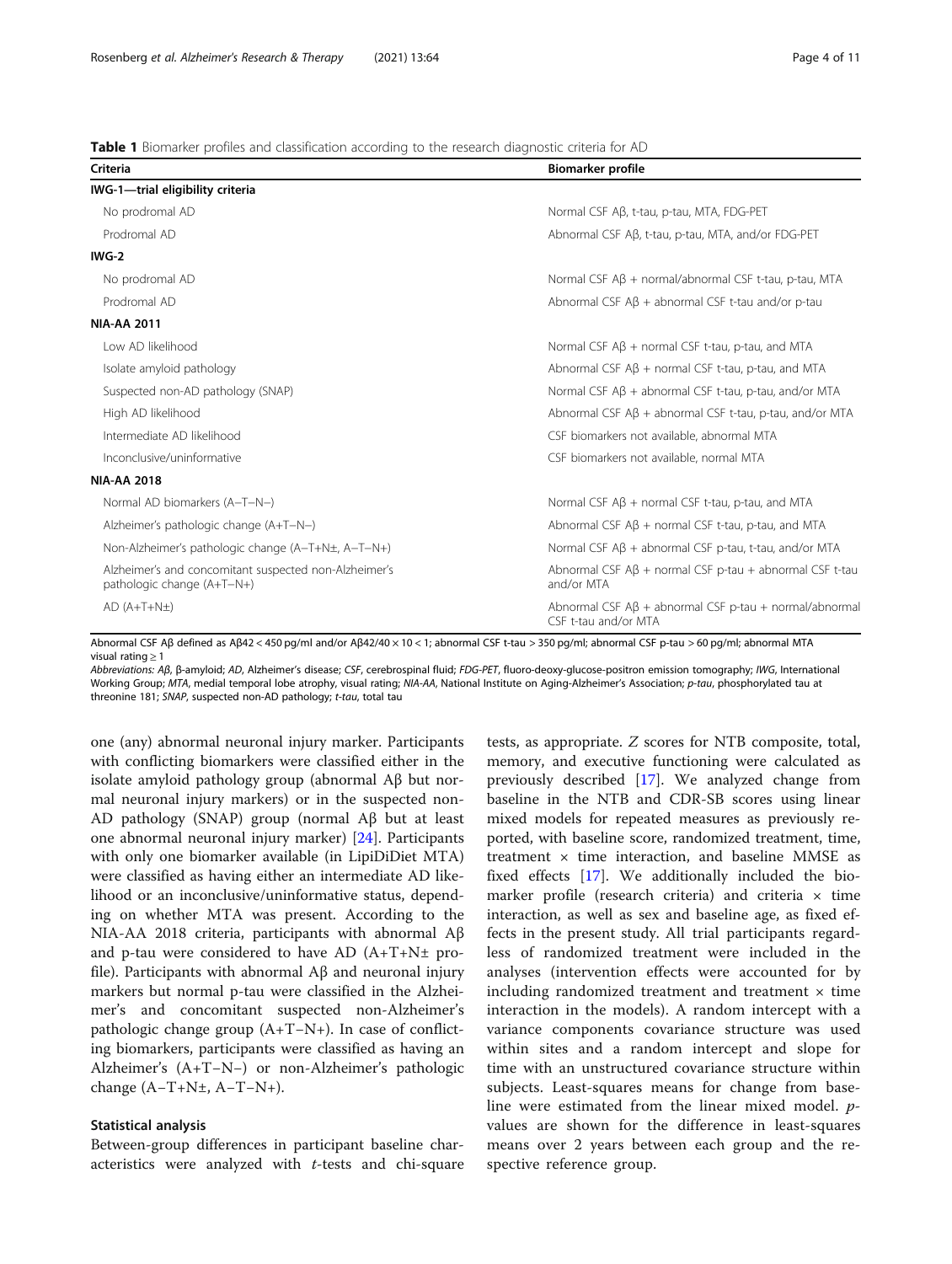Associations between the biomarker profile (research criteria) and 2-year risk of progression to dementia were analyzed with Cox proportional hazards models adjusted for randomized treatment (to account for intervention effects), baseline MMSE, sex, baseline age, and study site. Results are presented as hazard ratios (HR) and 95% CI. Results of all longitudinal analyses are reported for the modified intention-to-treat (mITT) population (all randomized participants with at least one post-baseline assessment, excluding visit data after progression to dementia and start of AD medication and/or open-label Souvenaid). SAS software version 9.4 was used in the analyses, and level of statistical significance was < 0.05. All analyses were post hoc.

# Results

# Baseline characteristics and classification according to the research diagnostic criteria

Baseline characteristics of the participants with centrally assessed biomarkers (MTA on MRI and/or CSF) are shown in Table 2. Out of 287 participants with at least one centrally analyzed baseline biomarker, 180 (62.7%) had only MTA assessment available; CSF was analyzed for 107 participants (37.3%). Participants with CSF available were younger and had lower CDR-SB. In total, 62.3% of the participants with available apolipoprotein E (APOE) data were <sup>ε</sup>4 carriers. MTA score was at least 1 in 86.4% (241 out of 279) of the participants. CSF Aβ, t-tau, and p-tau levels were abnormal in 87.9% (94 out of 107), 86.0% (92 out of 107), and 69.2% (74 out of 107) of the participants, respectively. Classification according to the A/T/N biomarker scheme is shown in Fig. [1](#page-5-0). The majority, 63.6%, had an  $A+T+N+$  profile.

Figure [2](#page-6-0) illustrates the classification according to the different research diagnostic criteria. In total, 75.7% (81 out of 107) of the participants had IWG-2 prodromal AD. Approximately half of the participants were classified in the NIA-AA 2011 intermediate AD likelihood group (54.0%, 155 out of 287) and 8.7% (25 out of 287) in the inconclusive/uninformative group. A third had a

Table 2 Baseline characteristics of the study population

| <b>Characteristics</b>     | N data available | <b>CSF and/or MRI</b><br>available $(N = 287)$ | Only MRI available<br>$(N = 180)$ | <b>CSF</b> available<br>$(N = 107)$ | p-value   |  |
|----------------------------|------------------|------------------------------------------------|-----------------------------------|-------------------------------------|-----------|--|
| Demographics               |                  |                                                |                                   |                                     |           |  |
| Age, years                 | 287              | 70.9(6.6)                                      | 71.6(6.2)                         | 69.8 (7.0)                          | 0.02      |  |
| Female                     | 287              | 147 (51.2%)                                    | 100 (55.6%)                       | 47 (43.9%)                          | 0.06      |  |
| Education, years           | 287              | 10.5(3.7)                                      | 10.6(3.8)                         | 10.4(3.7)                           | 0.62      |  |
| Cognition                  |                  |                                                |                                   |                                     |           |  |
| MMSE score                 | 286              | 26.6(2.0)                                      | 26.7(2.0)                         | 26.6(1.9)                           | 0.94      |  |
| NTB composite              | 284              | 0.012(0.682)                                   | $-0.010(0.711)$                   | 0.050(0.630)                        | 0.48      |  |
| NTB memory                 | 283              | 0.014(0.848)                                   | 0.021(0.885)                      | 0.003(0.786)                        | 0.87      |  |
| NTB executive functioning  | 281              | 0.007(0.681)                                   | $-0.046(0.656)$                   | 0.095(0.718)                        | 0.09      |  |
| NTB total                  | 283              | 0.004(0.549)                                   | $-0.003(0.561)$                   | 0.017(0.532)                        | 0.77      |  |
| CDR-SB                     | 259              | 1.76(1.12)                                     | 1.91(1.17)                        | 1.53(1.02)                          | 0.01      |  |
| <b>Biomarkers and APOE</b> |                  |                                                |                                   |                                     |           |  |
| APOE $\epsilon$ 4 carrier  | 260              | 162/260 (62.3%)                                | 97/156 (62.2%)                    | 65/104 (62.5%)                      | 0.96      |  |
| MTA score                  | 279              | $2[1-4]$                                       | $3[1-4]$                          | $2[1-3]$                            | 0.11      |  |
| Abnormal MTA               | 279              | 241/279 (86.4%)                                | 155/180 (86.1%)                   | 86/99 (86.9%)                       | 0.86      |  |
| $CSF A\beta42$ , pg/ml     | 107              | 412 (242)                                      | <b>NA</b>                         | 412 (242)                           | <b>NA</b> |  |
| CSF Aß42/40 ratio          | 107              | 0.63(0.27)                                     | <b>NA</b>                         | 0.63(0.27)                          | <b>NA</b> |  |
| Abnormal A <sub>B</sub>    | 107              | 94/107 (87.9%)                                 | <b>NA</b>                         | 94/107 (87.9%)                      | <b>NA</b> |  |
| CSF t-tau, pg/ml           | 107              | 616 (276)                                      | <b>NA</b>                         | 616 (276)                           | <b>NA</b> |  |
| Abnormal t-tau             | 107              | 92/107 (86.0%)                                 | <b>NA</b>                         | 92/107 (86.0%)                      | <b>NA</b> |  |
| CSF p-tau, pg/ml           | 107              | 78 (29)                                        | <b>NA</b>                         | 78 (29)                             | <b>NA</b> |  |
| Abnormal p-tau             | 107              | 74/107 (69.2%)                                 | <b>NA</b>                         | 74/107 (69.2%)                      | <b>NA</b> |  |

Data are mean (SD), median [IQR], or N (%). p-values are shown for comparisons between participants with only MRI available and those with centrally analyzed CSF. Abnormal MTA defined as a score of ≥ 1; abnormal Aβ as CSF Aβ42 < 450 pg/ml and/or CSF Aβ42/40 ratio < 1; abnormal t-tau as CSF t-tau > 350 pg/ml; abnormal p-tau as CSF p-tau > 60 pg/ml

Abbreviations: Aβ42, β-amyloid 1–42; Aβ40, β-amyloid 1–40; Aβ42/40 ratio, Aβ42/40 × 10; APOE, apolipoprotein E; CDR-SB, Clinical Dementia Rating-Sum of Boxes; CSF, cerebrospinal fluid; MMSE, Mini-Mental State Examination; MRI, magnetic resonance imaging; MTA, medial temporal lobe atrophy, visual rating; NTB, Neuropsychological Test Battery; p-tau, tau phosphorylated at threonine 181; t-tau, total tau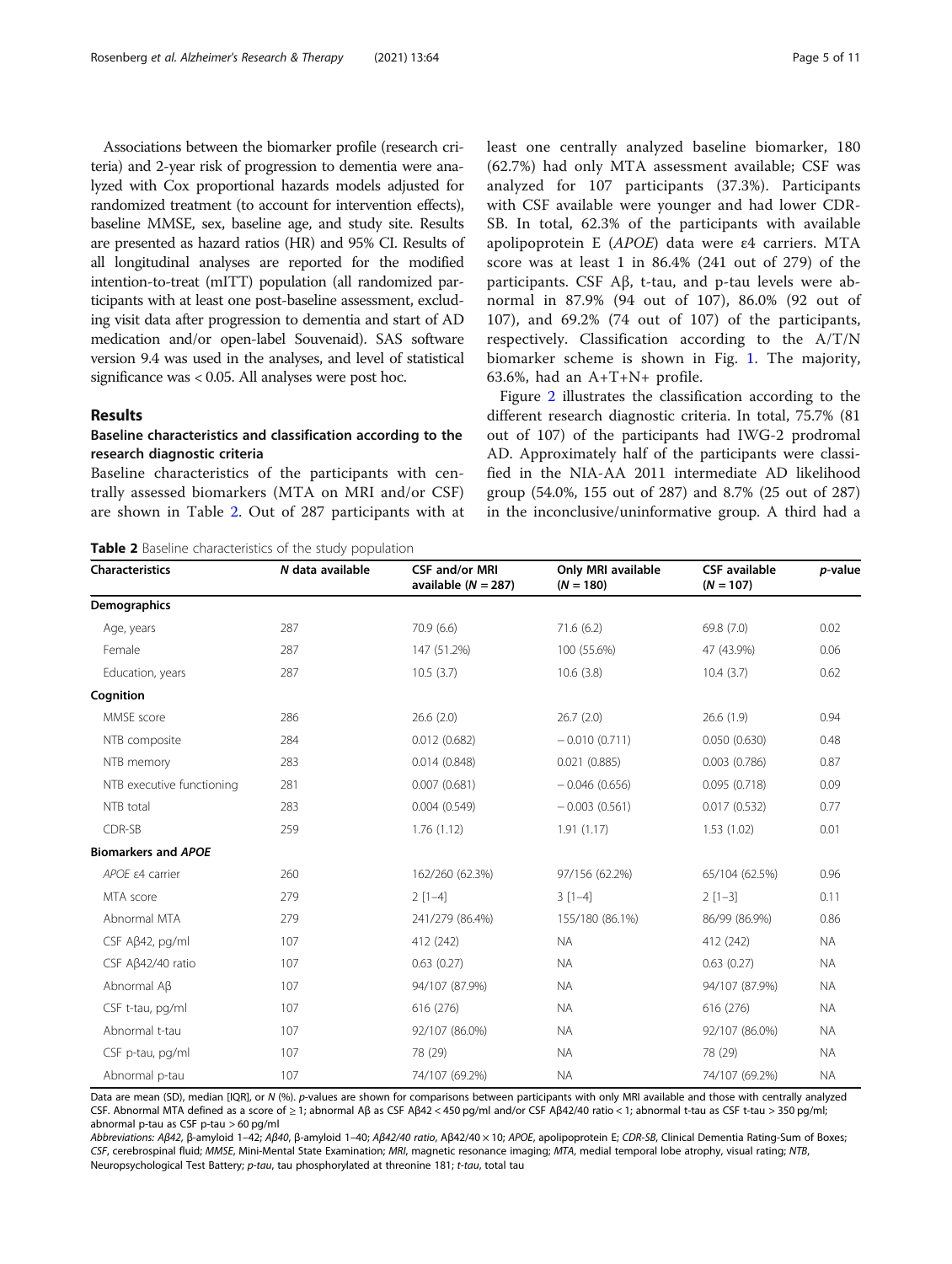<span id="page-5-0"></span>

high AD likelihood (32.4%, 93 out of 287) and 4.5% (13 out of 287) were categorized in the SNAP group. One had an isolate amyloid pathology; no one had a low AD likelihood. With respect to the NIA-AA 2018 criteria, 63.6% of the participants (68 out of 107) were classified in the AD group, 23.4% (25 out of 107) in the Alzheimer's and concomitant suspected non-Alzheimer's pathologic change group, and 12.1% (13 out of 107) in the non-Alzheimer's pathologic change group. One had an Alzheimer's pathologic change. However, even a slight adjustment of the p-tau cut-off (> 55 pg/ml instead of  $> 60 \text{ pg/ml}$  changed the classification: in this case, more participants were assigned to the AD group (72.0%, 77 out of 107) and fewer participants to the Alzheimer's and concomitant suspected non-Alzheimer's pathologic change group (15.0%, 16 out of 107). The proportion of APOE <sup>ε</sup>4 carriers was high in groups with stronger evidence for AD pathology, and the percentage seemed to increase when applying the more recent criteria (NIA-AA 2011 intermediate AD likelihood 64.5%, high AD likelihood 72.2%, IWG-2 prodromal AD 76.9%, NIA-AA 2018 AD 78.5%; data not shown).

#### Disease progression

Table [3](#page-7-0) shows per each set of criteria the estimates for 2-year change in cognitive and cognitive-functional performance, progression rates to dementia, and hazard ratios (HR) for dementia risk.

# IWG-2 criteria

The changes in NTB scores were modest overall in both IWG-2 groups, and no differences were observed between the groups (Table [3\)](#page-7-0). For CDR-SB, there was more worsening in the prodromal AD group (estimate for change 1.18 points vs. 0.42 points;  $p = 0.03$ ). This group also had a higher risk of progression to dementia (42.0% vs. 26.9%; HR 4.6, 95% CI 1.6–13.7).

# NIA-AA 2011 criteria

The changes in NTB scores were fairly small in all NIA-AA 2011 groups. No statistically significant differences were observed between the reference group SNAP and the other groups, but there was a trend indicating somewhat higher rate of decline in the intermediate and high AD likelihood groups (Table [3](#page-7-0)). The pattern of decline in these two groups was however similar. Individuals with a high AD likelihood were more likely to progress to dementia than those with SNAP (43.0% vs. 7.7%; HR 7.4, 95% CI 1.0–54.7). The risk was similar in the high and intermediate AD likelihood groups.

#### NIA-AA 2018 criteria

The changes in NTB were small across all NIA-AA 2018 groups. The AD group showed consistently the highest rate of decline, but the changes did not differ from those of the reference group non-AD pathologic change (Table [3\)](#page-7-0). CDR-SB scores worsened more in the AD group than in the reference group (estimate for change 1.43 points vs. 0.48 points;  $p = 0.03$ ) and in the Alzheimer's and concomitant suspected non-Alzheimer's pathologic change group (1.43 points vs. 0.43 points;  $p = 0.01$ ). The AD group was also more likely to progress to dementia than the reference group (44.1% vs. 7.7%, HR 9.4, 95% CI 1.2–72.7) and the Alzheimer's and concomitant suspected non-Alzheimer's pathologic change group (44.1% vs. 40.0%, HR 2.7, 95% CI 1.0–7.0).

# **Discussion**

In this study, we examined the baseline biomarker profiles of individuals with IWG-1 prodromal AD enrolled in the LipiDiDiet RCT. We found that in the subset of study participants with available centrally analyzed biomarkers (including CSF), most individuals displayed a clear AD biomarker profile and could be classified as having IWG-2 prodromal AD, high AD likelihood (NIA-AA 2011), and AD (NIA-AA 2018). Approximately 90% of those with centrally analyzed CSF had abnormal Aβ; most participants also had an A+T+N+ profile. In line with studies reporting that the IWG-1 criteria are sensitive and have a decent prognostic accuracy [\[8](#page-10-0), [25](#page-10-0)], our findings suggest that the IWG-1 criteria might reliably capture an early symptomatic AD population—even if they require less comprehensive biomarker evidence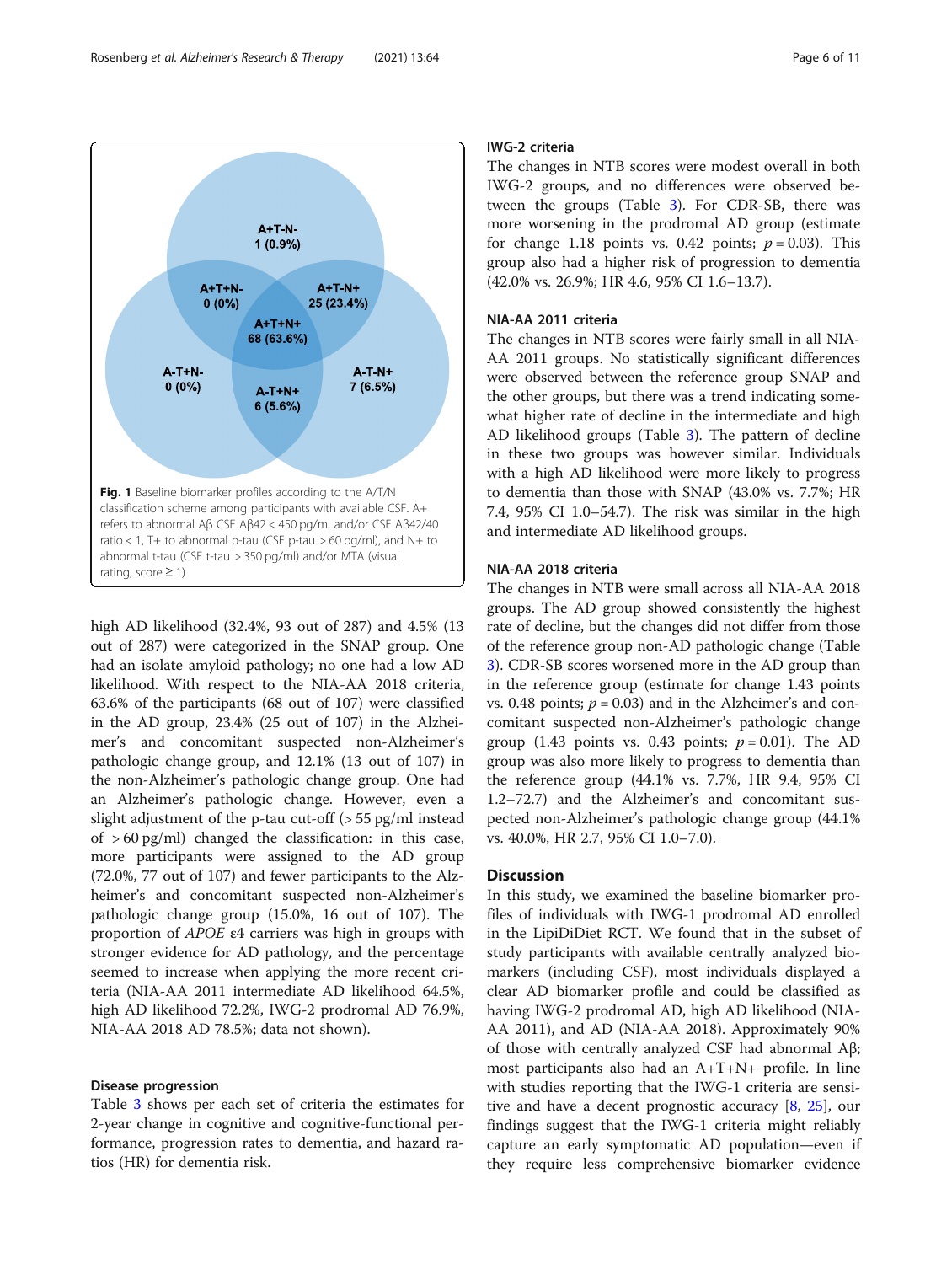<span id="page-6-0"></span>

than the more recently proposed criteria. Given that the LipiDiDiet participants—who were primarily memory clinic patients—had amnestic cognitive impairment and often already signs of brain atrophy on MRI, the high prevalence of Aβ positivity and A+T+N+ profile was expected. This is because Aβ accumulation is thought to precede neuronal injury, which in turn correlates closely with clinical symptoms [\[26](#page-10-0)]. Among the participants whose CSF was analyzed but not all biomarkers were abnormal, a considerable proportion had CSF p-tau within the normal range and an A+T−N+ profile, indicating either subthreshold tauopathy or amyloidosis in combination with non-AD pathologies [[27](#page-10-0)–[29](#page-10-0)]. In previous studies, the A+T−N+ profile has been uncommon in mild cognitive impairment (MCI), both in memory clinic patients [[30,](#page-10-0) [31\]](#page-10-0) and in more selected cohorts [\[32](#page-10-0), [33](#page-10-0)]. We observed that even a small adjustment of the p-tau cut-off changed the classification, suggesting that several LipiDiDiet participants with an A+T−N+ profile had subthreshold levels of tau. In a recently published study where data-driven methods were applied to determine unbiased cut-off points for tau, researchers identified three different cut-offs instead of a single clear cut-off, resulting in four subgroups of individuals with somewhat different cognitive trajectories [[34](#page-10-0)]. Collectively, these findings and our results underline the issue with using sharp dichotomous biomarker cut-offs to classify individuals.

To further investigate the applicability of the research diagnostic criteria, we examined LipiDiDiet participants' disease progression over 2 years. Cognitive and cognitive-functional decline appeared to be more pronounced in the prodromal AD (IWG-2), high and intermediate AD likelihood (NIA-AA 2011), and AD (NIA-AA 2018) groups, but despite some trends, only few statistically significant between-group differences were observed within each set of criteria. The study was likely underpowered to detect these differences. Another explanation for these findings is that the changes, especially in NTB, were modest overall and lower than expected during the first 2 years of the LipiDiDiet trial [[17\]](#page-10-0) but closer to the expectation after 3 years [\[35](#page-10-0)]. Here, we observed that the changes were fairly small even among those with both abnormal Aβ and neuronal injury markers. With respect to the CDR-SB scores, the increase was more pronounced in the AD group (A+T+ N±) than in the Alzheimer's and concomitant suspected non-Alzheimer's pathologic change group (A+T−N+), potentially supporting the distinction between tau (e.g., p-tau) and other neuronal injury markers. However, we do not know if the between-group differences within each set of criteria would differ at older vs. younger ages, since the LipiDiDiet participants without CSF were older, and older individuals are also more likely to have mixed pathologies [\[36](#page-10-0)].

The participants in the LipiDiDiet trial developed dementia at rates proportional to the certainty of underlying AD, and the risk of progression was higher among those with IWG-2 prodromal AD, NIA-AA 2011 high AD likelihood, and NIA-AA 2018 AD. Progression rates were very similar in these groups, highlighting the overlap between the criteria and these categories. Overall, our findings are consistent with previous studies showing that MCI individuals with abnormal  $Aβ$  and neuronal injury (IWG-2 prodromal AD, NIA-AA 2011 high AD likelihood) might have an increased risk of disease progression compared to those with normal/conflicting biomarkers or abnormal Aβ alone [\[8](#page-10-0), [16](#page-10-0)]. The few available longitudinal studies investigating the NIA-AA 2018 criteria have also reported an increased risk of decline for the AD profiles, both in MCI [[30,](#page-10-0) [33](#page-10-0)] and among cognitively healthy individuals [\[29,](#page-10-0) [37,](#page-10-0) [38\]](#page-10-0).

In LipiDiDiet, participant eligibility was often evaluated based on MTA rather than CSF assessment, which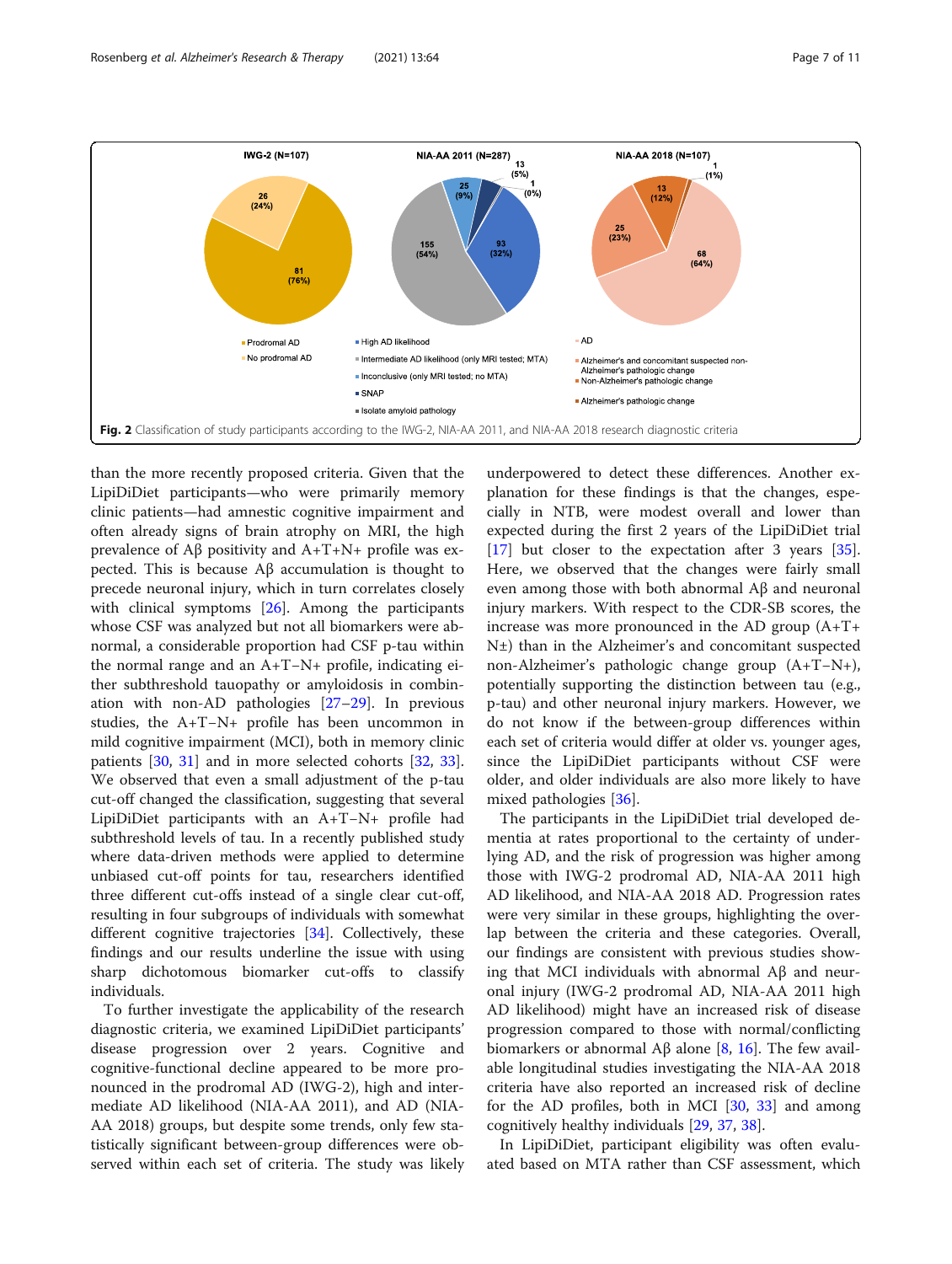<span id="page-7-0"></span>Table 3 Two-year change from baseline in NTB and CDR-SB scores and progression to dementia according to the IWG-2, NIA-AA 2011, and NIA-AA 2018 criteria

|                                                                                  | N<br>with<br>data | Change in<br>NTB composite |      | Change in<br>NTB memory |      | Change in NTB<br>executive functioning |      | Change in<br><b>NTB</b> total |      | Change in<br><b>CDR-SB</b> |      | Progression<br>to dementia |                       |
|----------------------------------------------------------------------------------|-------------------|----------------------------|------|-------------------------|------|----------------------------------------|------|-------------------------------|------|----------------------------|------|----------------------------|-----------------------|
|                                                                                  |                   | Estimate p                 |      | Estimate p              |      | <b>Estimate</b>                        | p    | Estimate p                    |      | Estimate p                 |      | N(%)                       | HR (95%<br>CI)        |
| IWG-2                                                                            |                   |                            |      |                         |      |                                        |      |                               |      |                            |      |                            |                       |
| No prodromal AD                                                                  | 24                | $-0.018$                   | Ref  | $-0.004$                | Ref  | $-0.085$                               | Ref  | 0.048                         | Ref  | 0.42                       | Ref  | 7/26<br>(26.9)             | Ref                   |
| Prodromal AD                                                                     | 76                | $-0.254$                   | 0.11 | $-0.266$                | 0.11 | $-0.097$                               | 0.93 | $-0.107$                      |      | $0.13$ 1.18                | 0.03 | 34/81<br>(42.0)            | 4.6<br>$(1.6 - 13.7)$ |
| <b>NIA-AA 2011</b>                                                               |                   |                            |      |                         |      |                                        |      |                               |      |                            |      |                            |                       |
| <b>SNAP</b>                                                                      | 13                | 0.081                      | Ref  | 0.128                   | Ref  | $-0.044$                               | Ref  | 0.057                         | Ref  | 0.56                       | Ref  | 1/13(7.7)                  | Ref                   |
| Inconclusive/<br>uninformative                                                   | 22                | 0.129                      | 0.79 | 0.087                   | 0.85 | 0.014                                  | 0.75 | 0.109                         | 0.71 | 0.21                       | 0.51 | 4/25<br>(16.0)             | 2.0<br>$(0.2 - 18.7)$ |
| Intermediate AD<br>likelihood                                                    | 135               | $-0.192$                   | 0.07 | $-0.209$                |      | $0.06 - 0.144$                         | 0.50 | $-0.169$                      |      | 0.05 1.29                  | 0.08 | 64/155<br>(41.3)           | 6.8<br>$(0.9 - 50.0)$ |
| High AD likelihood                                                               | 86                | $-0.195$                   | 0.08 | $-0.186$                | 0.08 | $-0.083$                               | 0.80 | $-0.084$                      | 0.23 | 1.08                       | 0.23 | 40/93<br>(43.0)            | 7.4<br>$(1.0 - 54.7)$ |
| <b>NIA-AA 2018</b>                                                               |                   |                            |      |                         |      |                                        |      |                               |      |                            |      |                            |                       |
| Non-Alzheimer's<br>pathologic change                                             | 13                | 0.057                      | Ref  | 0.049                   | Ref  | $-0.088$                               | Ref  | 0.038                         | Ref  | 0.48                       | Ref  | 1/13(7.7)                  | Ref                   |
| Alzheimer's and<br>concomitant suspected<br>non-Alzheimer's<br>pathologic change | 22                | $-0.154$                   | 0.31 | $-0.125$                |      | $0.45 -0.112$                          | 0.91 | 0.029                         |      | 0.96 0.43                  | 0.91 | 10/25<br>(40.0)            | 3.5<br>$(0.4 - 29.4)$ |
| AD                                                                               | 64                | $-0.274$                   | 0.08 | $-0.299$                | 0.09 | $-0.087$                               | 0.99 | $-0.134$                      | 0.20 | 1.43                       | 0.03 | 30/68<br>(44.1)            | 9.4<br>$(1.2 - 72.7)$ |

Estimates for change in NTB and CDR-SB scores are least-squares means for change from baseline over 2 years within each group. Negative values indicate decline over time, except for CDR-SB where positive values indicate decline. p-values are shown for the difference in the least-squares means over 2 years between each group and the respective reference group. Numbers of participants are as per modified intention-to-treat (mITT) analysis. CDR-SB data were missing for nine participants (IWG-2, NIA-AA 2018) and 32 participants (NIA-AA 2011). Isolate amyloid pathology/Alzheimer's pathologic change was excluded from the analyses  $(N = 1)$ 

Abbreviations: AD, Alzheimer's disease; CDR-SB, Clinical Dementia Rating-Sum of Boxes; IWG, International Working Group; NIA-AA, National Institute on Aging– Alzheimer's Association; NTB, Neuropsychological Test Battery; SNAP, suspected non-AD pathology

is why a large group of individuals were classified in the NIA-AA 2011 intermediate AD likelihood group. Notably, we observed that the rate of disease progression was consistently similar in this group and in the high AD likelihood group. This is an encouraging result, given that the assessment of only one biomarker (usually MTA on widely available MRI) is a common scenario. Methods for measuring Aβ are currently invasive (lumbar puncture) and costly (PET), limiting their application in routine clinical practice and in RCTs conducted in diverse settings. While the IWG-2 and NIA-AA criteria might have a higher specificity [[8,](#page-10-0) [25](#page-10-0)], the IWG-1 criteria could be preferred in some situations, yet further investigation is needed to identify the optimal set of criteria for participant recruitment to prevention RCT. Ongoing validation studies will also show if plasma biomarkers for p-tau and Aβ can help streamline recruitment for future prevention RCTs [\[39](#page-10-0)–[41\]](#page-10-0).

One advantage of the IWG-1 criteria over the other research criteria is related to the efficiency of

recruitment. The use of more restrictive criteria decreases the number of eligible individuals, as shown also in our study. The choice of criteria may also have implications for the representativeness of the study population. We found that the participants who underwent lumbar puncture for CSF analysis were somewhat younger and had a better cognitive-functional performance than those who did not. Reasons for this are unclear, but older participants might have had more often contraindications for the procedure. In one previous memory clinic study, contraindications were indeed often observed among patients who did not undergo routine lumbar puncture [[42](#page-10-0)]. This study did not find any age difference, but the latter group did have a lower MMSE [[42\]](#page-10-0). In LipiDiDiet, a possible explanation for the observed differences is that the study populations could have been slightly different at different sites, depending on local circumstances. Sites where MRI was the preferred method might have had older patients with poorer cognitive-functional performance. Little is known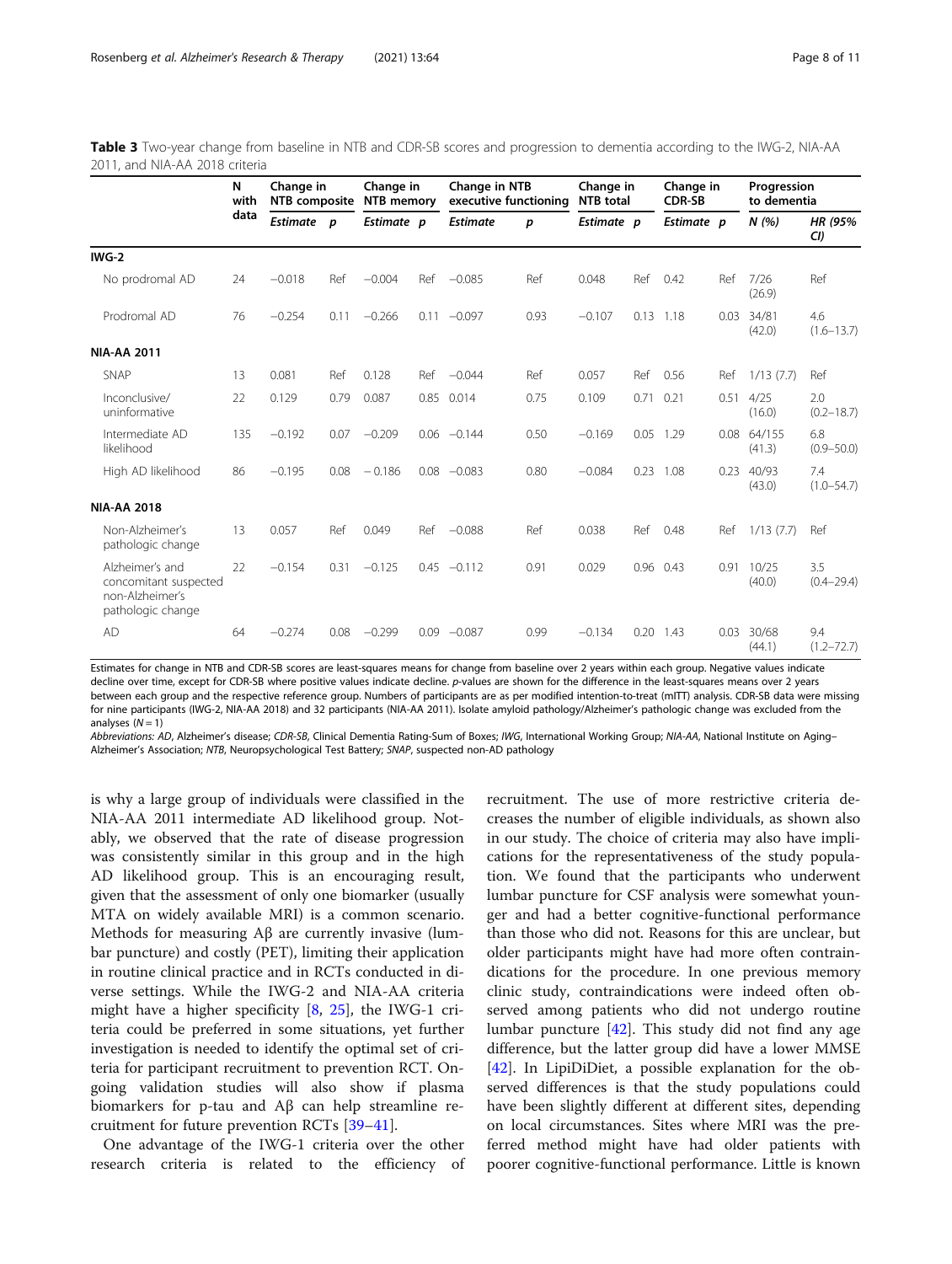about the impact of selection criteria on participant characteristics in prodromal AD RCTs, but strict biomarker criteria could limit the study population representativeness through exclusion of many older individuals who often have mixed pathologies [\[36](#page-10-0)]. Whenever possible considering the nature of the intervention, including such individuals in RCTs is encouraged as they form a large group of potential intervention end users.

#### Limitations

The study population was largely Caucasian and a homogenous group of RCT participants recruited primarily from memory clinics. Our findings may thus not be fully generalizable to other populations or settings, and further investigation will be needed in ethnically and geographically more diverse cohorts, ideally with a longer timeframe to assess disease progression. In the LipiDiDiet RCT, the IWG-1 criteria for prodromal AD were used to recruit participants, and the eligibility criteria included evidence for underlying AD pathology based on either imaging or CSF markers (i.e., participants were not required to have both assessments). Therefore, CSF was not available for the whole study population, and the classification according to certain criteria (IWG-2, NIA-AA 2018) was possible only in a subset of participants. Furthermore, as the sample was overall small, and only few participants were classified in the groups reflecting lower certainty of AD (e.g., low AD likelihood, SNAP), we lacked statistical power to detect between-group differences in the longitudinal analyses of disease progression. The smaller than expected cognitive changes over a rather short follow-up period of 2 years could have also affected our results. LipiDiDiet extension studies will shed light on the longer-term cognitive and cognitive-functional trajectories and prognosis in prodromal AD, which could improve the operationalization of the research diagnostic criteria. Another limitation of our study is that the  $Aβ$  and tau assessment was based only on CSF. CSF and PET reflect different aspects of pathology [\[43\]](#page-10-0) and incorporating PET could have affected the classification. Nevertheless, Aβ status was determined based on both Aβ42 and Aβ42/40 ratio, which is an advantage as the latter parameter is potentially a more accurate measure of  $A\beta$  pathology [[44](#page-10-0)]. Another major strength of our study was the possibility to investigate the research diagnostic criteria in a real-life RCT setting. This is because all biomarkers were centrally analyzed, and the sampling and assessment protocols were standardized. In multicenter studies, variability introduced by different laboratory procedures and cutoffs is a common challenge. Cognitive testing was also standardized in our study.

### **Conclusions**

Assessing the applicability of different participant selection criteria is crucial to inform the design and recruitment of future RCTs. Criteria should be restrictive enough to ensure inclusion of the right population with potential to respond to the interventions, yet feasibility and differences in clinical practices are important considerations. Our findings indicate that the IWG-1 criteria might reliably identify individuals with AD pathology, supporting the use of these criteria in certain prevention RCTs targeting pre-dementia stages. Firstly, while complex assessments like CSF and PET are currently necessary to verify biomarker status in Aβ- or tau-targeting RCTs, more pragmatic and easily applicable criteria could be preferred due to feasibility in trials investigating, e.g., non-pharmacological lifestyle-based interventions. These interventions do not necessarily target any specific pathology but exert their effects through multiple mechanisms of action. Secondly, it is important that prevention strategies are tested also in settings where possibilities for comprehensive biomarker testing are limited, and in these situations, pragmatic criteria like the IWG-1 could potentially be considered. At the moment, several multidomain prevention RCTs are being planned and conducted worldwide, many of them within the World Wide FINGERS (WW-FINGERS) network [\[45](#page-10-0)].

#### Abbreviations

Aβ: β-amyloid; Aβ42: β-amyloid 1–42; Aβ42/40: Ratio of β-amyloid 1–42 and β-amyloid 1–40; AD: Alzheimer's disease; APOE: Apolipoprotein E; A/T/N: Amyloid/tau/neuronal injury classification; CDR-SB: Clinical Dementia Rating-Sum of Boxes; CERAD: Consortium to Establish a Registry for Alzheimer's Disease; CSF: Cerebrospinal fluid; DSM-IV: Diagnostic and Statistical Manual of Mental Disorders 4th edition; FDG-PET: Fluoro-deoxyglucose-positron emission tomography; IWG: International Working Group; MCI: Mild cognitive impairment; mITT: Modified intention-to-treat; MMSE: Mini-Mental State Examination; MRI: Magnetic resonance imaging; MTA: Medial temporal lobe atrophy; NIA-AA: National Institute on Aging– Alzheimer's Association; NINCDS-ADRDA: National Institute of Neurological and Communicative Disorders and Stroke–Alzheimer's Disease and Related Disorders Association; NTB: Neuropsychological Test Battery; PET: Positron emission tomography; p-tau: Phosphorylated tau protein (at threonine 181); RCT: Randomized controlled trial; SNAP: Suspected non-AD pathology; ttau: Total tau protein; WMS-r: Wechsler Memory Scale-revised; WW-FINGERS: World Wide FINGERS

#### Acknowledgements

We sincerely thank all participants enrolled in the study and their families. Members of the LipiDiDiet clinical study group: Hilkka Soininen, Ilona Hallikainen, Merja Hallikainen, Seppo Helisalmi, Tarja Lappalainen, Yawu Liu, Teemu Paajanen (University of Eastern Finland, Kuopio, Finland); Miia Kivipelto, Alina Solomon, Lars-Olof Wahlund, Yvonne Freund-Levi, Göran Hagman (Karolinska University Hospital, Stockholm, Sweden); Kaj Blennow (University of Gothenburg, Gothenburg, Sweden); Tobias Hartmann, Klaus Fassbender, Matthias Riemenschneider, Marcus OW Grimm, Aline Klees-Rollmann, Maxine Luley, Epameinondas Lyros, Robert Schomburg, Daniela Ramelli, Jennifer Kennel (Saarland University, Homburg, Germany); Lutz Frölich, Lucrezia Hausner (Central Institute of Mental Health, Mannheim, Germany); Christoph Laske, Thomas Leyhe, Christian Mychajliw, Niklas Koehler (University Hospital of Tübingen, Tübingen, Germany); Stephan Schiekofer, Hans Klünemann (University Hospital Regensburg, Regensburg, Germany); Johannes Schröder (Heidelberg University Hospital, Heidelberg, Germany);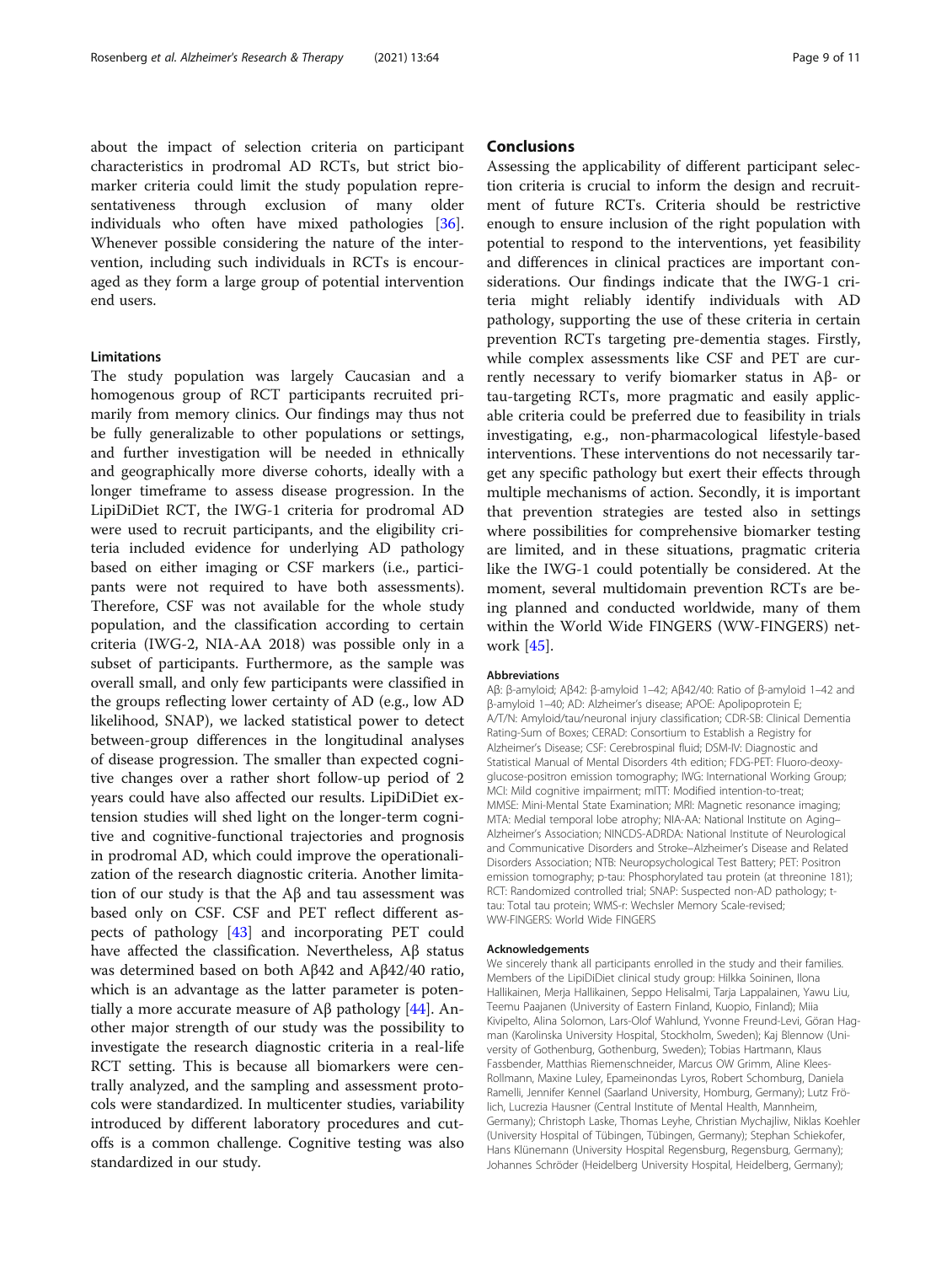<span id="page-9-0"></span>Dieter Lütjohann (Universitätsklinikum Bonn, Bonn, Germany); Pieter Jelle Visser, Philip Scheltens, Ineke van Rossum, Nienke Scheltens, Daniela Bertens, Mara ten Kate, Frederik Barkhof, Silvia Ingala (VU University Medical Center, Amsterdam, the Netherlands); Johanna ML Henselmans (Antonius Hospital, Woerden, the Netherlands); Gerwin Roks (St. Elisabeth Hospital, Tilburg, the Netherlands); Anneke MJ van Hees, Floor M van Oudenhoven (Danone Nutricia Research, Utrecht, the Netherlands); Suzanne B Hendrix, Noel Ellison (Pentara Corporation, Millcreek, UT, USA).

#### Authors' contributions

Study concept and design: AR, AS, HS, PJV, KB, TH, and MK. Analysis and interpretation of data: AR and AS. Data acquisition: AS, HS, PJV, KB, and MK. Drafting/revising the manuscript for content: AR, AS, HS, PJV, KB, TH, and MK. All authors read and approved the final manuscript. AR and AS contributed equally as first authors.

#### Funding

The research leading to these results was mainly funded by the European Commission under the 7th framework programme of the European Union [grant agreement no. 211696]; additional funding for this study was provided by the EU Joint Programme - Neurodegenerative Disease Research (JPND) MIND-AD grant to MK, HS, TH; EU Joint Programme - Neurodegenerative Disease Research (JPND) EURO-FINGERS grant to MK, TH; Kuopio University Hospital, Finland (EVO/VTR grant; HS); Alzheimerfonden Sweden; Swedish Research Council; Stockholm City Council (ALF grant); Center for Innovative Medicine (CIMED) at Karolinska Institute, Sweden; Stiftelsen Stockholms sjukhem, Sweden; European Research Council [grant 804371]; and Academy of Finland grants [317465, 287490]. KB is supported by Alzheimerfonden Sweden (#AF-742881), Hjärnfonden Sweden (#FO2017-0243), and the Swedish state under the agreement between the Swedish government and the County Councils, the ALF-agreement (#ALFGBG-715986). AR was supported by Finnish Cultural Foundation, Finnish Brain Foundation, Maire Taponen Foundation, and Emil Aaltonen Foundation.

The European Commission had no role in the study design, data collection, analysis, and interpretation; writing of the report; or the decision to submit for publication. Danone Nutricia Research had no role in the study design, data collection, and the decision to submit for publication, and as part of the LipiDiDiet consortium was involved in data analysis and writing of the current report. All decisions taken on design, analysis, interpretation, and decision to submit for publication were made by the LipiDiDiet Trial Steering Committee, excluding Danone Nutricia Research. HS, AS, PJV, KB, MK, and TH had full access to all the data in the study. The corresponding author had final responsibility for the decision to submit for publication.

#### Availability of data and materials

LipiDiDiet is an ongoing study. The LipiDiDiet consortium is open to all requests from external researchers for data collected in the trial. The study protocol is publicly available online at [http://lipididiet.eu/fileadmin/lipididiet/](http://lipididiet.eu/fileadmin/lipididiet/publications/LipiDiDietStudyProtocol.pdf) [publications/LipiDiDietStudyProtocol.pdf](http://lipididiet.eu/fileadmin/lipididiet/publications/LipiDiDietStudyProtocol.pdf). Requesters will be asked to submit a study protocol, including the research question, planned analysis, and data required. The LipiDiDiet Trial Steering Committee will evaluate this plan (i.e., relevance of the research question, suitability of the data, quality of the proposed analysis, planned or ongoing LipiDiDiet analysis, and other matters) on a case-by-case basis and provide the data or reject the request. Shared data will encompass the data dictionary and de-identified participant data only. Any analysis will be conducted in collaboration with and on behalf of the LipiDiDiet consortium. Access is subject to the LipiDiDiet legal framework. An access agreement will be prepared and signed by both parties.

#### Declarations

#### Ethics approval and consent to participate

Ethical approval was granted by local ethics committees at each study site, and written informed consent was obtained from all participants and study partners. Approval was obtained from the following committees: Ethics committee of the Hospital District of Northern Savo in Finland (Pohjois-Savon sairaanhoitopiirin tutkimuseettinen toimikunta), the Stockholm Regional Ethical Review Board in Sweden (Regionala etikprövningsnämnden i Stockholm), the Medical Ethical Committee of the VU University Medical Center Amsterdam in the Netherlands (Medisch Ethische Toetsingscommissie VU medisch centrum), and the ethical committees of University of

Regensburg (Fakultät Medizin Ethikkommission Universität Regensburg), Eberhards-Karls-University of Tübingen and Tübingen University Hospital Clinic (Ethik-Kommission an der Medizinischen Fakultät der Eberhard-Karls-Universität und am Universitätsklinikum Tübingen), Heidelberg University (Ethikkommission Medizinische Fakultät Heidelberg), the Medical faculty in Mannheim (Medizinische Fakultät Mannheim Medizinische Ethik-Kommission II), and Saarland University (Ethik-Kommission Ärtzekammer des Saarlandes) in Germany.

#### Consent for publication

Not applicable.

#### Competing interests

The LipiDiDiet consortium received funding by Danone Nutricia Research for the intervention period from 25 to 96 months, and the consortium distributed the funding to their members to conduct the trial and analysis. HS reports personal fees from ACI and MERCK (advisor), outside the submitted work. KB has served as a consultant, at advisory boards, or at data monitoring committees for Abcam, Axon, Biogen, JOMDD/Shimadzu, Julius Clinical, Lilly, MagQu, Novartis, Roche Diagnostics, and Siemens Healthineers and is a co-founder of Brain Biomarker Solutions in Gothenburg AB (BBS), which is a part of the GU Ventures Incubator Program (disclosures not relevant for the submitted work). AR, AS, PJV, TH, and MK report no competing interests.

#### Author details

<sup>1</sup>Department of Neurology, Institute of Clinical Medicine, University of Eastern Finland, Kuopio, Finland. <sup>2</sup> Division of Clinical Geriatrics, Centre for Alzheimer Research, Department of Neurobiology, Care Sciences and Society, Karolinska Institutet, Stockholm, Sweden. <sup>3</sup>Theme Aging, Karolinska University Hospital, Stockholm, Sweden. <sup>4</sup>Neurocenter, Department of Neurology Kuopio University Hospital, Kuopio, Finland. <sup>5</sup>Department of Psychiatry and Neuropsychology, Alzheimer Centre Limburg, University of Maastricht, Maastricht, Netherlands. <sup>6</sup>Department of Neurology, Alzheimer Centre, Amsterdam Neuroscience, VU University Medical Centre, Amsterdam, Netherlands. <sup>7</sup>Department of Psychiatry and Neurochemistry, Institute of Neuroscience and Physiology, The Sahlgrenska Academy at University of Gothenburg, Mölndal, Sweden. <sup>8</sup>Clinical Neurochemistry Laboratory, Sahlgrenska University Hospital, Mölndal, Sweden. <sup>9</sup>Deutsches Institut für Demenz Prävention (DIDP), Medical Faculty, and Department of Experimental Neurology, Saarland University, Homburg, Germany. <sup>10</sup>Institute of Public Health and Clinical Nutrition, University of Eastern Finland, Kuopio, Finland. <sup>11</sup> Ageing Epidemiology Research Unit, School of Public Health, Imperial College London, London, UK.

# Received: 12 November 2020 Accepted: 23 February 2021<br>Published online: 25 March 2021

#### References

- 1. Dubois B, Feldman HH, Jacova C, DeKosky ST, Barberger-Gateau P, Cummings J, et al. Research criteria for the diagnosis of Alzheimer's disease: revising the NINCDS-ADRDA criteria. Lancet Neurol. 2007;6:734–46.
- 2. Dubois B, Feldman HH, Jacova C, Cummings JL, DeKosky ST, Barberger-Gateau P, et al. Revising the definition of Alzheimer's disease: a new lexicon. Lancet Neurol. 2010;9:1118–27.
- 3. Albert MS, DeKosky ST, Dickson D, Dubois B, Feldman HH, Fox NC, et al. The diagnosis of mild cognitive impairment due to Alzheimer's disease: recommendations from the National Institute on Aging-Alzheimer's Association workgroups on diagnostic guidelines for Alzheimer's disease. Alzheimers Dement. 2011;7:270–9.
- 4. Sperling RA, Aisen PS, Beckett LA, Bennett DA, Craft S, Fagan AM, et al. Toward defining the preclinical stages of Alzheimer's disease: recommendations from the National Institute on Aging-Alzheimer's Association workgroups on diagnostic guidelines for Alzheimer's disease. Alzheimers Dement. 2011;7:280–92.
- 5. Dubois B, Feldman HH, Jacova C, Hampel H, Molinuevo JL, Blennow K, et al. Advancing research diagnostic criteria for Alzheimer's disease: the IWG-2 criteria. Lancet Neurol. 2014;13:614–29.
- 6. Dubois B, Hampel H, Feldman HH, Scheltens P, Aisen P, Andrieu S, et al. Preclinical Alzheimer's disease: definition, natural history, and diagnostic criteria. Alzheimers Dement. 2016;12:292–323.